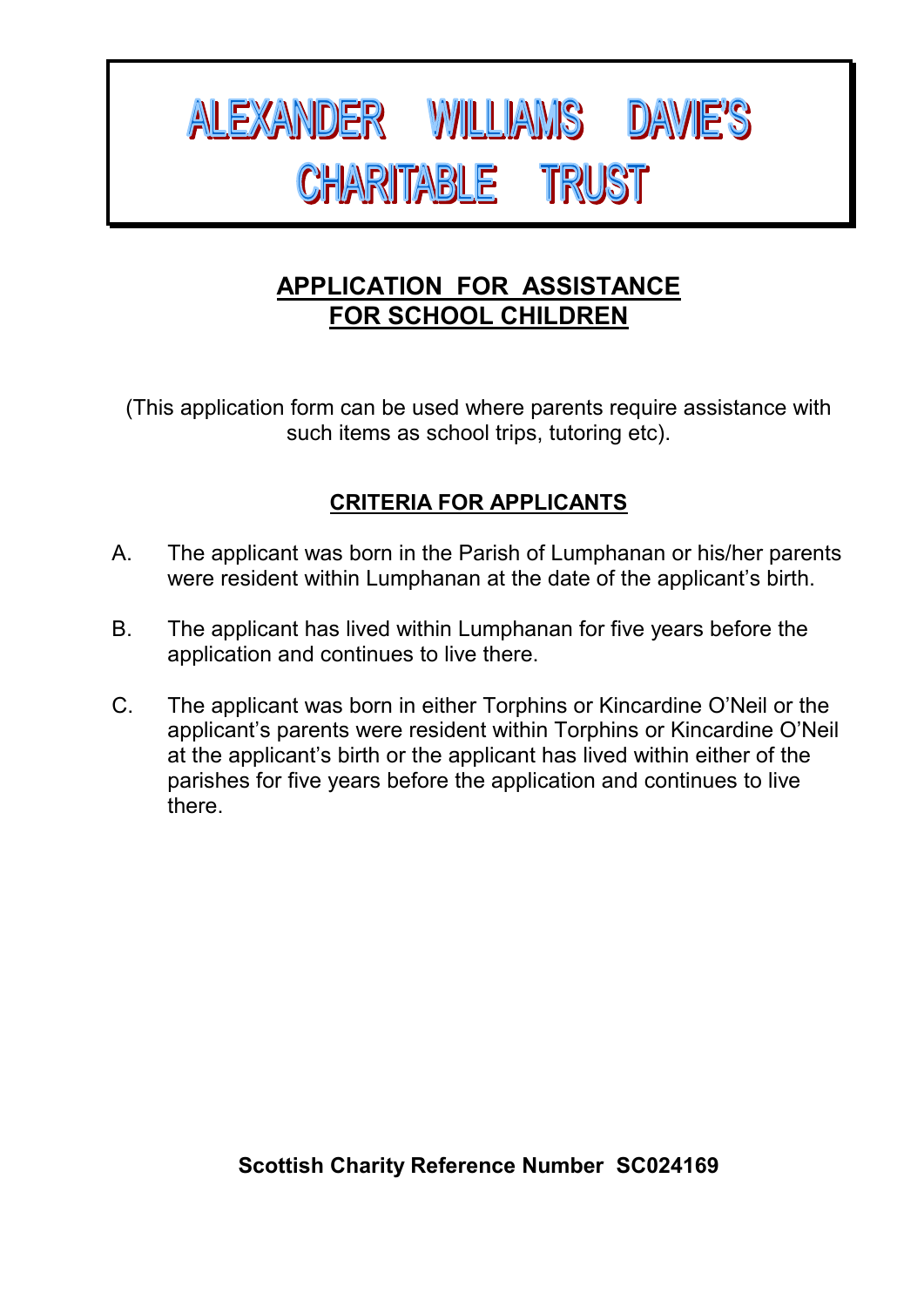# **Alexander W Davie Charitable Trust Applicant Details**

| Details of Child or young person                                                                                                                                                                      |                                                    |  |
|-------------------------------------------------------------------------------------------------------------------------------------------------------------------------------------------------------|----------------------------------------------------|--|
| Name:                                                                                                                                                                                                 | Date of Birth / /<br>(birth certificate requied on |  |
| Home Address: National Property of the Address of the Address of the Address of the Address of the Address of the A                                                                                   | first application only)                            |  |
|                                                                                                                                                                                                       |                                                    |  |
| Number of years at Home address<br><u> 1980 - Johann Stein, marwolaethau a bhann an t-Amhain an t-Amhain an t-Amhain an t-Amhain an t-Amhain an t-A</u><br>(current year's council tax form required) |                                                    |  |
| Details of parent or guardian applying on child's behalf                                                                                                                                              |                                                    |  |
| <u> 1980 - John Stone, amerikansk politiker (</u><br><b>Name</b>                                                                                                                                      |                                                    |  |
|                                                                                                                                                                                                       |                                                    |  |
| Day time Telephone/Contact No.<br>Your address at the time of your child's birth:                                                                                                                     |                                                    |  |
|                                                                                                                                                                                                       |                                                    |  |
| Have you, previously applied to the Trust for any child                                                                                                                                               | yes / no                                           |  |
| If yes, was your application successful?                                                                                                                                                              | yes / no                                           |  |
|                                                                                                                                                                                                       |                                                    |  |
|                                                                                                                                                                                                       |                                                    |  |
| Are they still in full time education                                                                                                                                                                 | yes / no                                           |  |
| If yes , at what school and what fees, if any are being paid___________________________                                                                                                               |                                                    |  |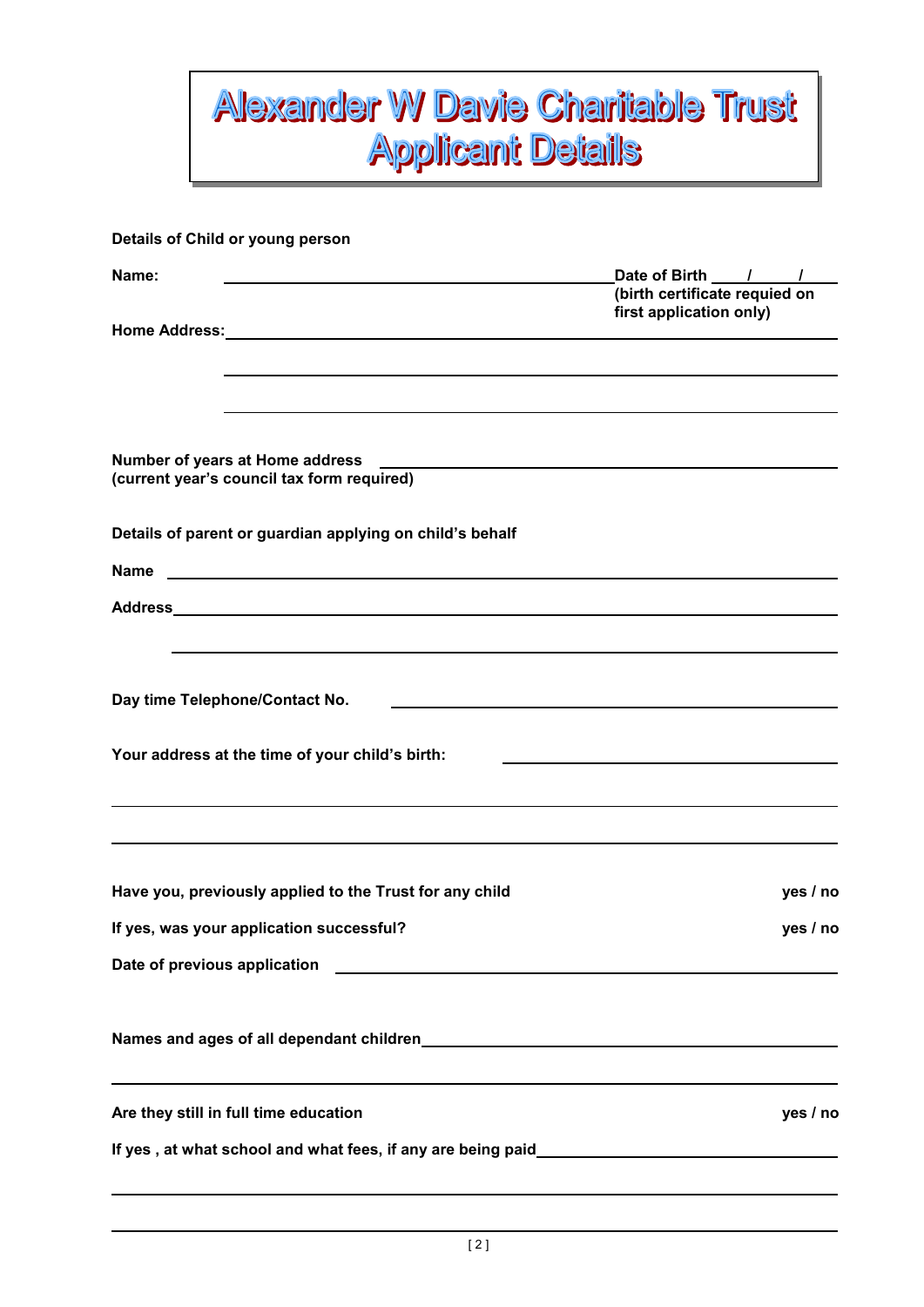

#### **Reason for application (complete whichever appropriate)**

| <b>School Trip</b>                                                                                                                                                                                                                                   |
|------------------------------------------------------------------------------------------------------------------------------------------------------------------------------------------------------------------------------------------------------|
|                                                                                                                                                                                                                                                      |
| Note – payment for a trip will be paid directly to the school if awarded                                                                                                                                                                             |
| <b>School Uniform</b>                                                                                                                                                                                                                                |
|                                                                                                                                                                                                                                                      |
| <b>Tutoring</b>                                                                                                                                                                                                                                      |
|                                                                                                                                                                                                                                                      |
| <b>Other</b><br><u>and the state of the state of the state of the state of the state of the state of the state of the state of the state of the state of the state of the state of the state of the state of the state of the state of the state</u> |
| Sum requested from Trust £                                                                                                                                                                                                                           |
|                                                                                                                                                                                                                                                      |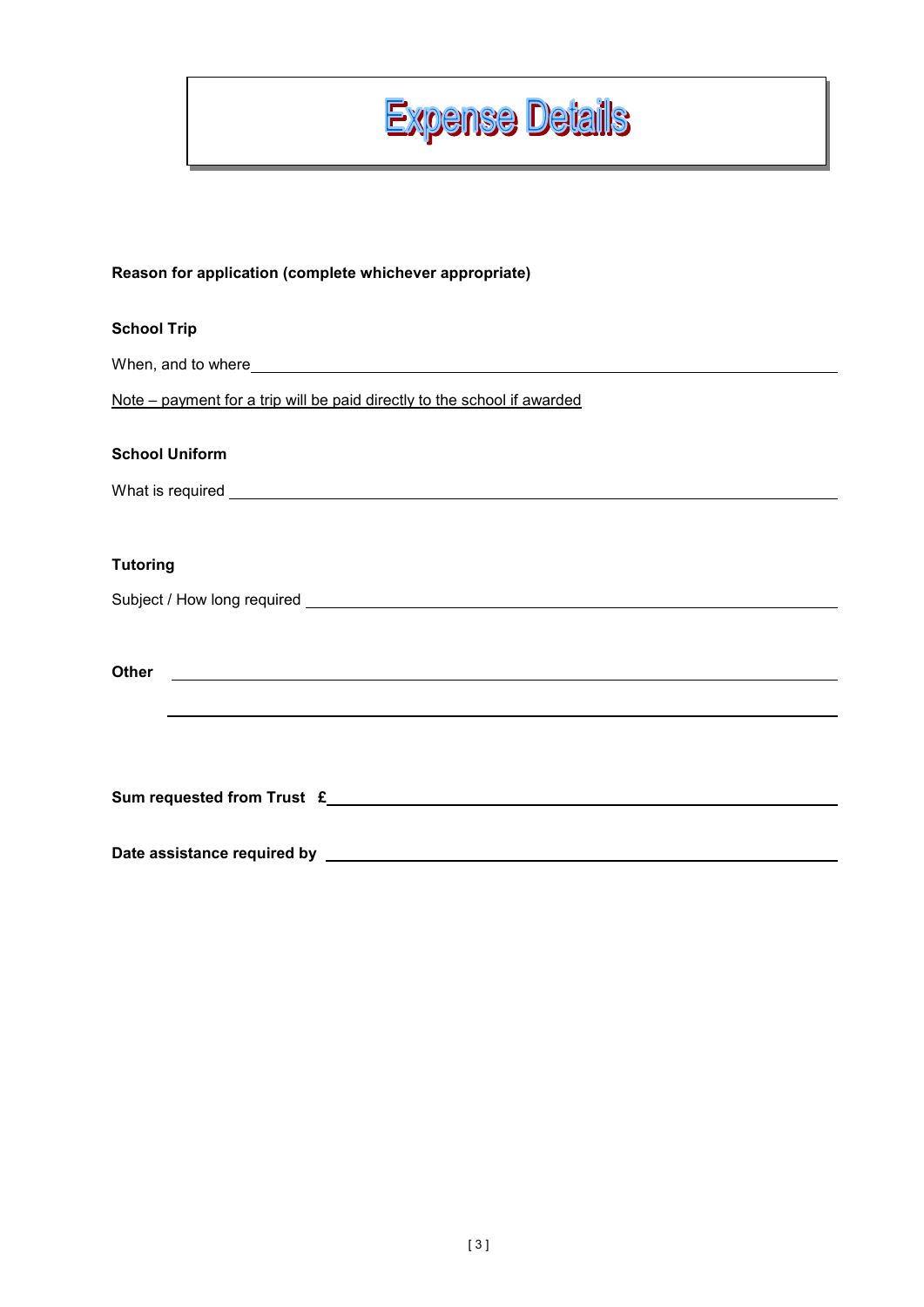

### PARENTS / GUARDIAN

### **Gross Annual Income** (see notes)

Applicants are required to submit the previous years' p60 form and HMRC letter re any benefits along with the application form.

|                      | <b>Parent 1</b> | <b>Parent 2 / Partner</b> | total |
|----------------------|-----------------|---------------------------|-------|
| Salary               |                 |                           |       |
| Maintenance payments |                 |                           |       |
| <b>Child Benefit</b> |                 |                           |       |
| Working tax credit   |                 |                           |       |
| Investment income    |                 |                           |       |
| Other                |                 |                           |       |
| <b>Total</b>         |                 |                           | £     |

### **Allowable Monthly Expenditure**

|                                   | <b>Monthly amount</b> |
|-----------------------------------|-----------------------|
| Mortgage / rent                   |                       |
| Pension / Life insurance premiums |                       |
| Loans                             |                       |
| <b>Council Tax</b>                |                       |
| <b>Utilities</b>                  |                       |
| Food                              |                       |
| Other                             |                       |
| <b>Total</b>                      | £                     |

#### **Capital Assets** (see notes)

|                                  | <b>Value</b> |
|----------------------------------|--------------|
| House                            |              |
| Investments                      |              |
| <b>Bank Accounts</b>             |              |
| <b>Building Society Accounts</b> |              |
| Other                            |              |
| <b>Total</b>                     | r<br>~       |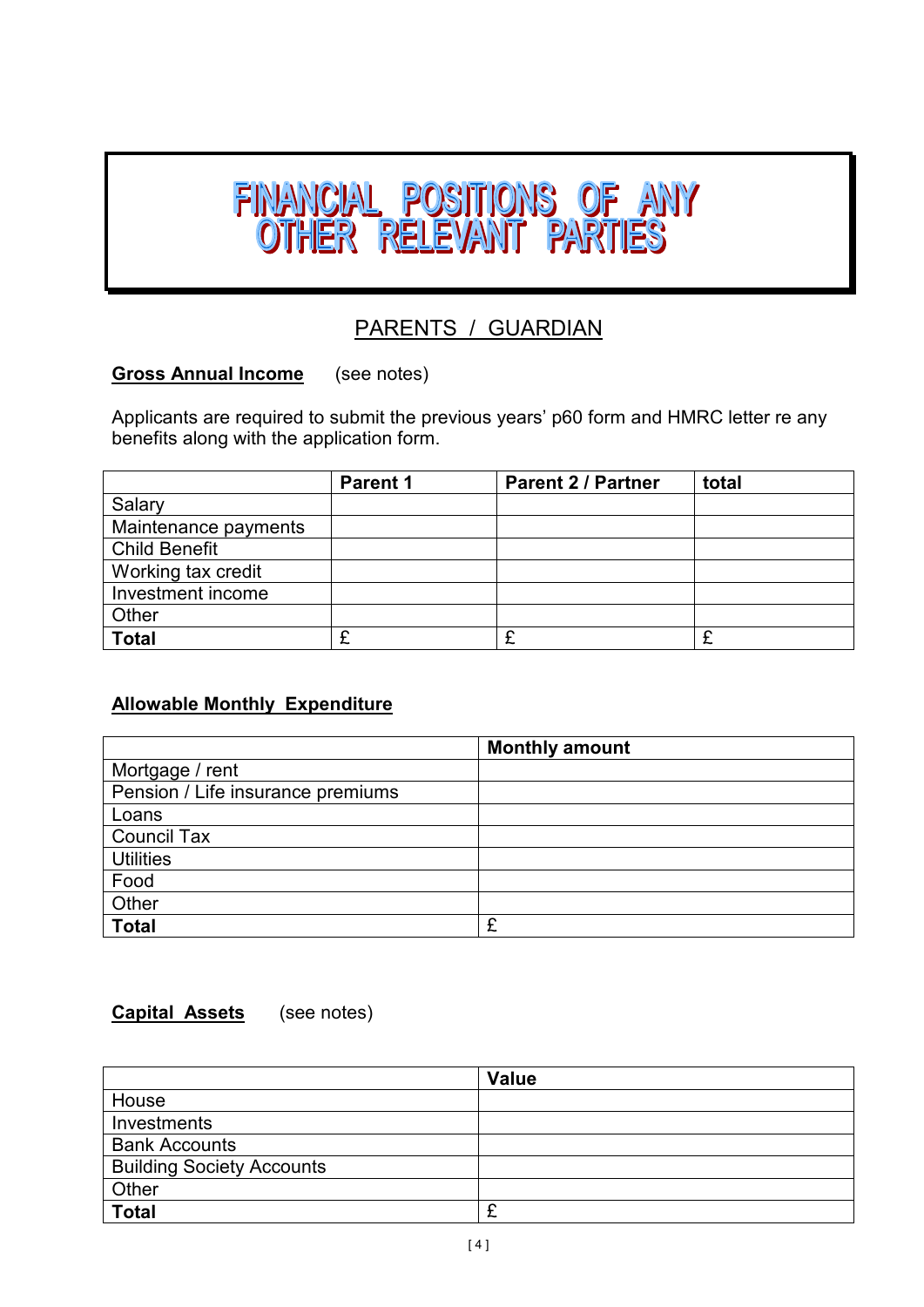# ALEXANDER WILLIAMS DAVIE'S CHARITABLE TRUST

I, (parent)

certify that :-

- a) that the information contained in all pages of this Application is correct.
- b) I shall inform the Trustees of any change in financial circumstances, or any permanent change of address occurring during the period of the grant.
- c) I undertake that if awarded a grant, the funds will be used solely for the purposes detailed in the application, and I shall refund the amount of the grant received, in the event of the funds no longer being required. (e.g. cancellation of trip, or tutoring no longer required)

Signature of Applicant's Parent or Guardian (if appropriate)

Postal Address Date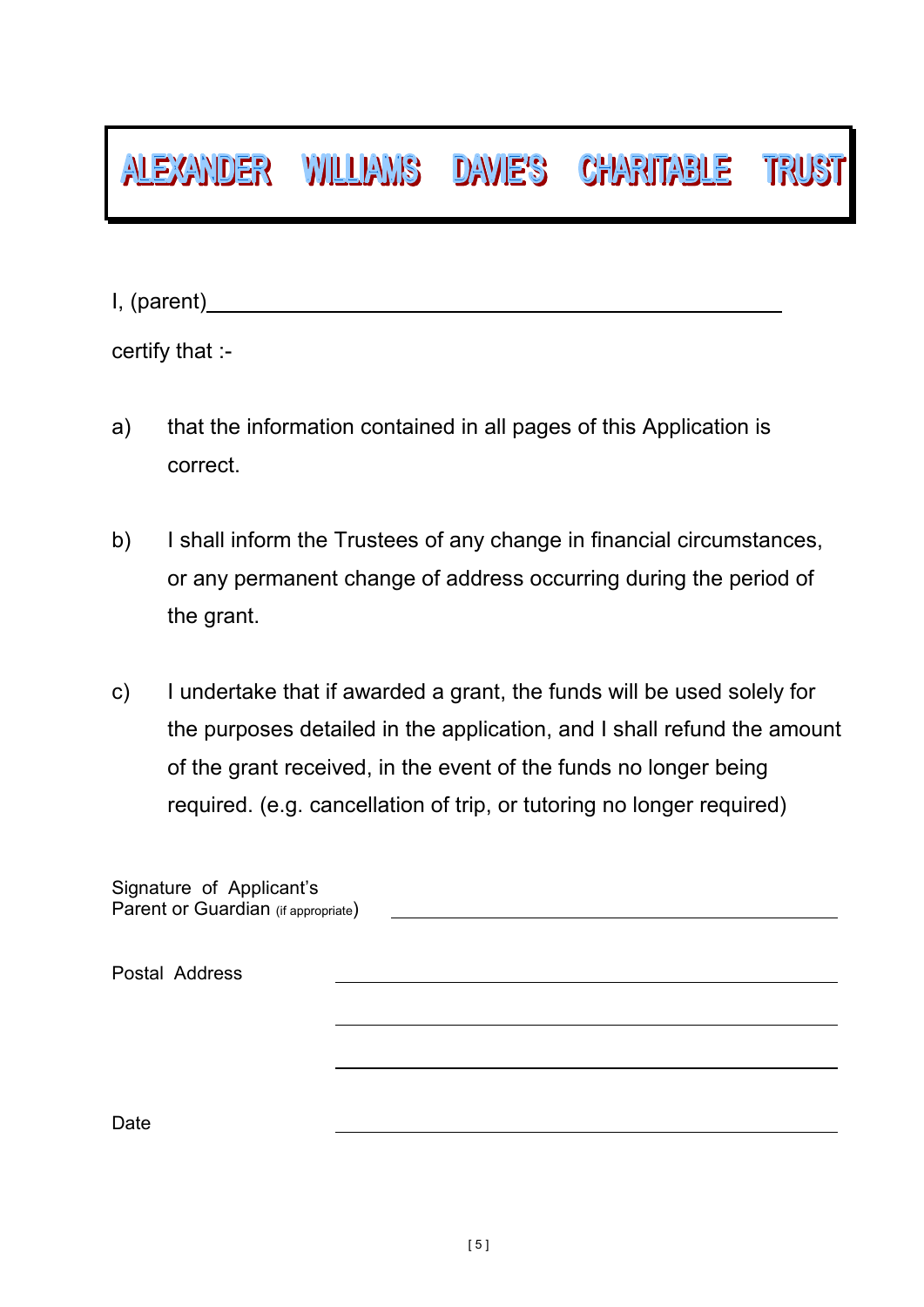**Before submitting the application form to Mazars CYB Services please ensure that you have:-** 

ALEXANDER WILLIAMS DAVIE'S CHARITABLE TRUST

| Fully completed and signed the form                                       |  |
|---------------------------------------------------------------------------|--|
| Enclosed appropriate proof of household income (P60 or accounts)          |  |
| Enclosed applicant birth certificate (only required on first application) |  |
| Enclosed any documentation relative to grants from other sources          |  |
| Enclosed the current year's council tax form.                             |  |

**Should your application be successful the Trustees will in addition require sight of the following before payment can be made:-** 

- **Passport (parent)**
- **Paperwork from school relating to school trip**